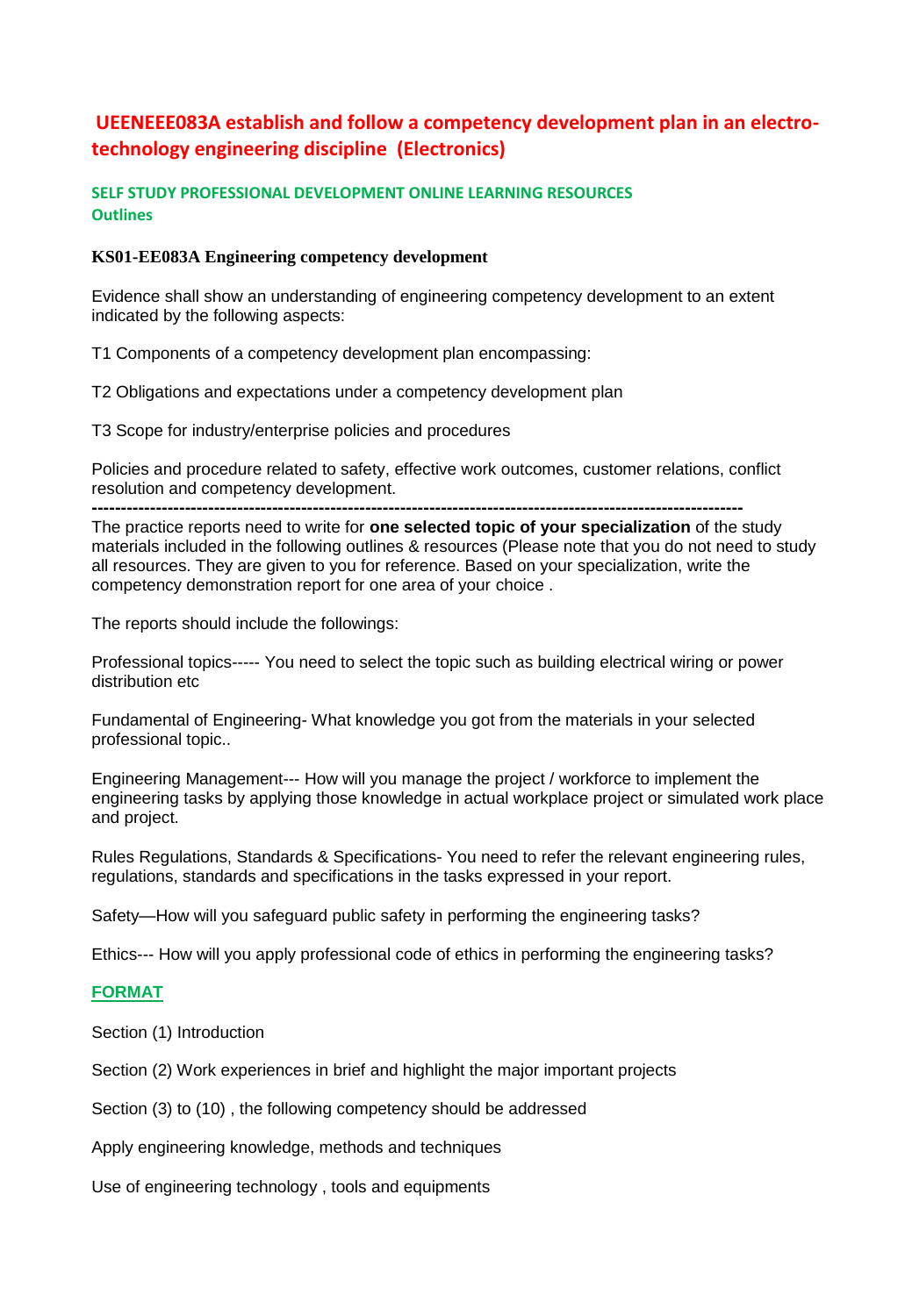Recognition the impacts of engineering on the environment , economy and society.

Manage engineering activities

Communicate engineering information.

Work collaboratively

Safeguard public safety

Main and enhance engineering skills and knowledge.

# **SPECIALIZED AREA (1) Instrumentation & Signal Processing**

| Β |  | Measurement and Instrumentation |  |
|---|--|---------------------------------|--|
|   |  |                                 |  |

Transducer and System Characteristics  $1.$ 

Operational Amplifier  $2.1$ 

# **STUDY MATERIALS (Electrical Measurement)**

EE 404 Electrical Measurement (1 pt)

Signal Processing  $C$ 1.  $2.7$ 

- Sampling Theory
- Analog-to-digital (A/D) and digital-to-analog (D/A) Conversions

### [Process control-I006+I008+I020.zip](http://www.filefactory.com/file/c0b7d9d/n/Process_control-I006_I008_I020.zip)

[http://www.filefactory.com/file/c0b7d9d/n/Process\\_control-I006\\_I008\\_I020.zip](http://www.filefactory.com/file/c0b7d9d/n/Process_control-I006_I008_I020.zip)

# **I006**

| UEENEEI006B |       | Solve problems in process controllers, transmitters and<br>converters |
|-------------|-------|-----------------------------------------------------------------------|
| 6032A       | EA904 | Control concepts                                                      |
| 7761L       | EA190 | Electronic signals and systems                                        |

- 1.Process control transducer
- 2.Operational amplifier
- 3.Pnuematic
- 4.Digital control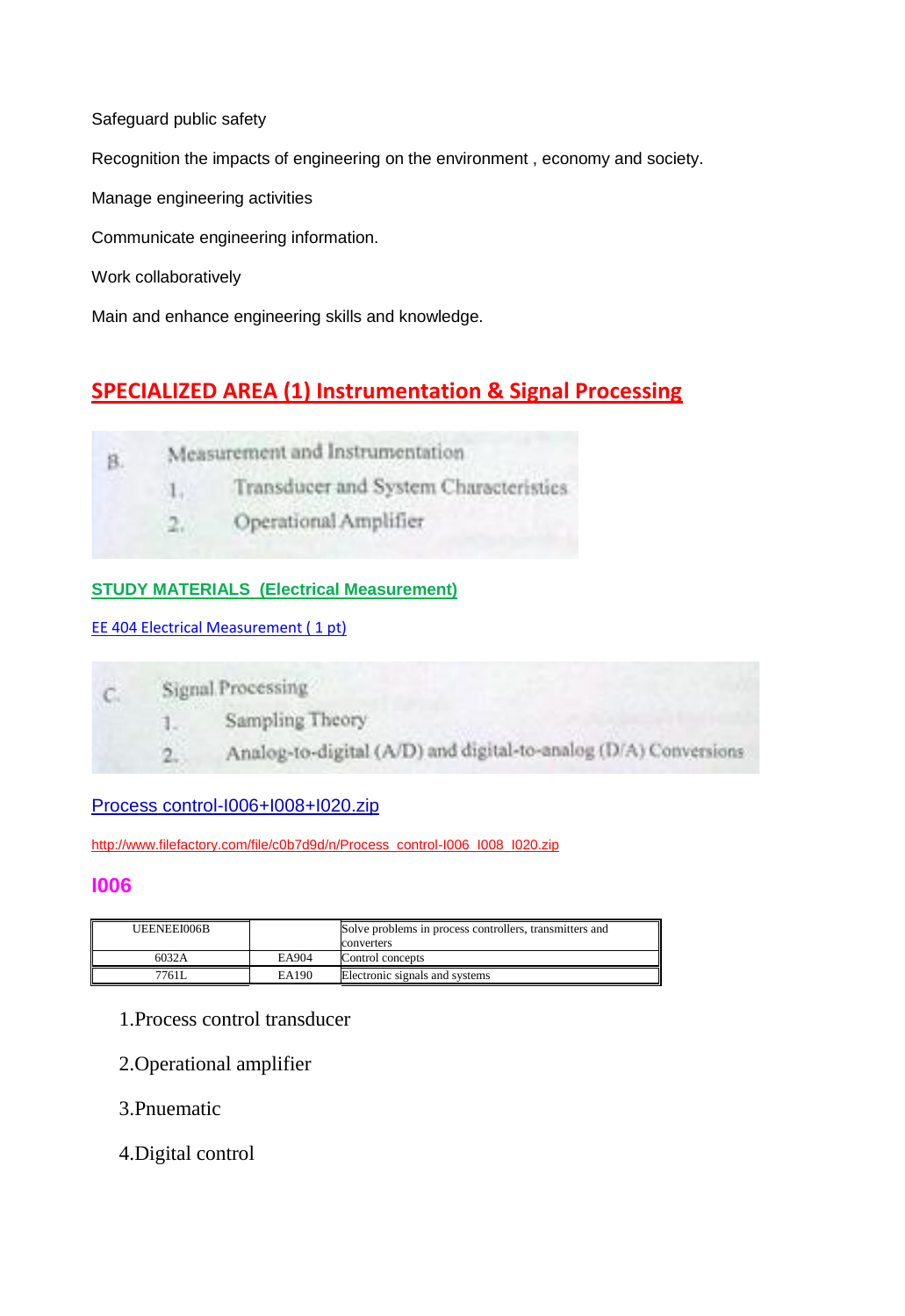5.PLC TL31

6.Encoder+Decoder

7.Digital signal processing

8.DAC+Flipflop+Sensor

9.Analogue to Digital Conversion

10.Temperature control

11.Industrial transducer

12.Control system evaluation

13.Proportional control

14.Electronic signal system

15.Types of transducers

16.Speed measurement

[Stage 4 Part 18.zip](http://www.filefactory.com/file/c0cc793/n/Stage_4_Part_18.zip) [http://www.filefactory.com/file/c0cc793/n/Stage\\_4\\_Part\\_18.zip](http://www.filefactory.com/file/c0cc793/n/Stage_4_Part_18.zip)

[Stage 4 Part 1A.zip](http://www.filefactory.com/file/c0cc226/n/Stage_4_Part_1A.zip) [http://www.filefactory.com/file/c0cc226/n/Stage\\_4\\_Part\\_1A.zip](http://www.filefactory.com/file/c0cc226/n/Stage_4_Part_1A.zip)

### **Advanced References**

EE 403 Introduction to Electronic Engineering (1 pt)

EE 524 Introduction to Power Electronics (1 pt)

[EE 524 Power Electronics](http://www.filefactory.com/file/3yf4gc102f6d/EE_524_Power_Electronics.pdf)

[EE 524 Applied Electronics](http://www.filefactory.com/file/6tzua7t5b3a1/EE_524-Applied_Electronics.pdf)

# **Competency Demonstration Report Elective (1)**

Reflect your experience in the work place, write the technical report of 10 pages & submit it.

Based on the study you got from the above resources, write a professional experiences and competency report for engineering tasks in instrumentation & signal processing system in above mentioned format & submit it to the assessor.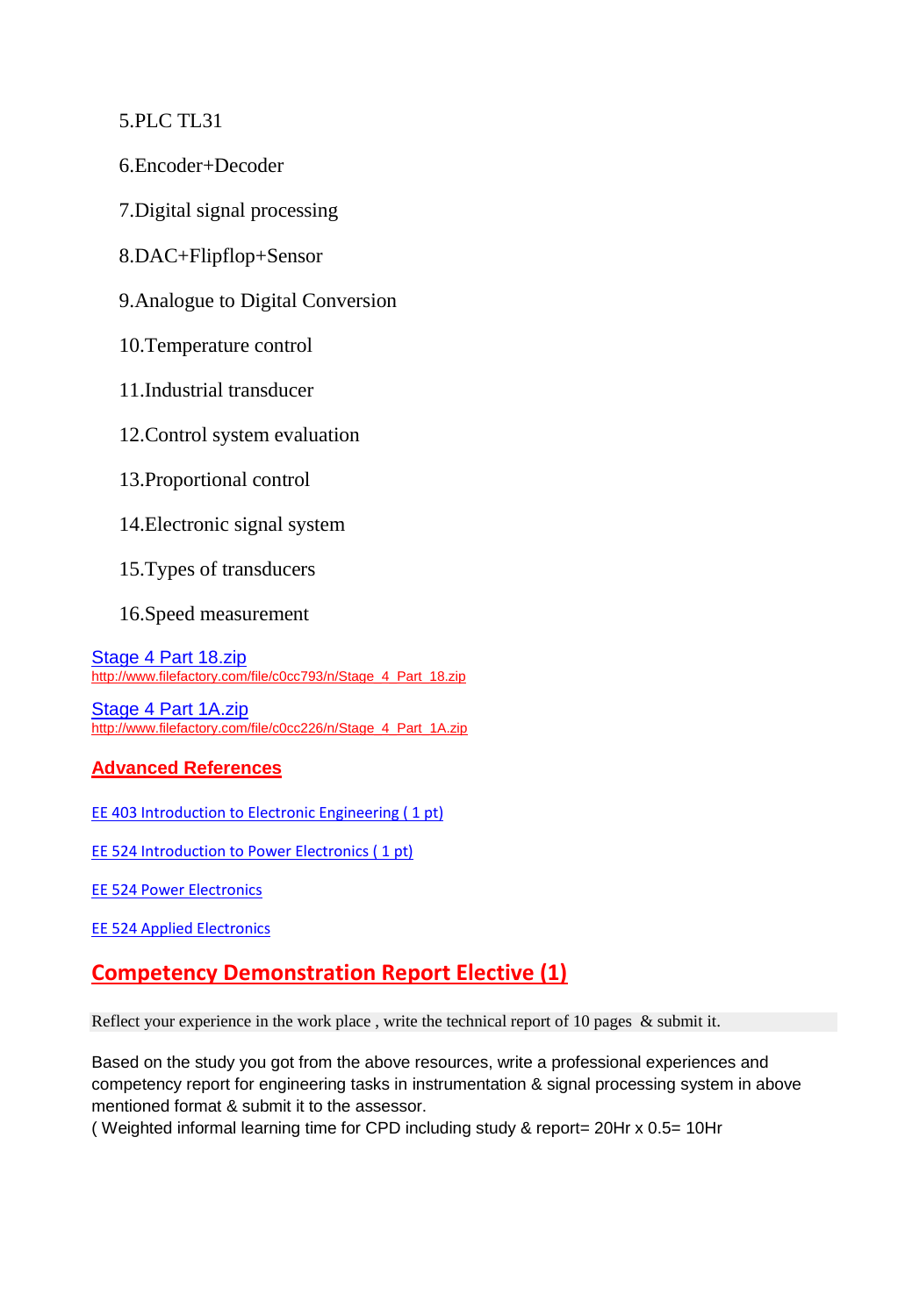# **SPECIALIZED AREA (2) Digital System**

| П. |                           | <b>Digital Systems</b>              |  |  |  |
|----|---------------------------|-------------------------------------|--|--|--|
| A. |                           | Digital Logic                       |  |  |  |
|    | 1.                        | Bolean algebra                      |  |  |  |
|    | $2 -$                     | Combinational and sequential logic  |  |  |  |
| В. | <b>Digital Components</b> |                                     |  |  |  |
|    |                           | Digital devies                      |  |  |  |
|    | 2.                        | Memory devices                      |  |  |  |
|    |                           | Programmable logic devices          |  |  |  |
|    |                           | Microcontrollers / embedded systems |  |  |  |

# **Digital Electronics Notes**

| UEENEEH012B | Troubleshoot digital subsystems                                             |
|-------------|-----------------------------------------------------------------------------|
| UEENEEH043B | Diagnose and rectify faults in digital subsystems of electronic<br>controls |

<http://kyawnaing325.zoomshare.com/files/6/DigitalElectronics.htm>

<http://kyawnaing325.zoomshare.com/files/6/7794CD-DigitalElectronics.htm>

### **DE 1**

Binary Number Binary Number Lesson.zip

D.A.C Encoder Multiplexer [DAC-Encoder-Multiplexer.zip](http://kyawnaing25.zoomshare.com/files/DE/DAC-Encoder-Multiplexer.zip)

Introduction to Digital Logic **DE1-1.zip** 

Boolean Algebra [DE1-2.zip](http://kyawnaing25.zoomshare.com/files/DE/DE1-2.zip)

De Morgan Theorem **DE1-3.zip** 

Karnaugh's Map [DE1-5.zip](http://kyawnaing25.zoomshare.com/files/DE/DE1-5.zip)

#### **DE2**

Timing Diagram + Operation of Discrete Equipments [DE2-1\\_2\\_Notes.zip](http://kyawnaing25.zoomshare.com/files/DE/DE2-1_2_Notes.zip)

7 Segments Display [DE2-7\\_Segment\\_Display.zip](http://kyawnaing25.zoomshare.com/files/DE/DE2-7_Segment_Display.zip)

Logic Families Part 1 & Part 2 [DE2\\_Logic\\_Families\\_Part\\_I\\_Part\\_II\\_Note\\_Exercise.zip](http://kyawnaing25.zoomshare.com/files/DE/DE2_Logic_Families_Part_I_Part_II_Note_Exercise.zip)

SR Flip Flop [DE2-SR\\_Flip\\_Flop\\_Notes.zip](http://kyawnaing25.zoomshare.com/files/DE/DE2-SR_Flip_Flop_Notes.zip)

D J K Flip Flop **DE2-D\_J\_K\_Flip\_Flop.zip**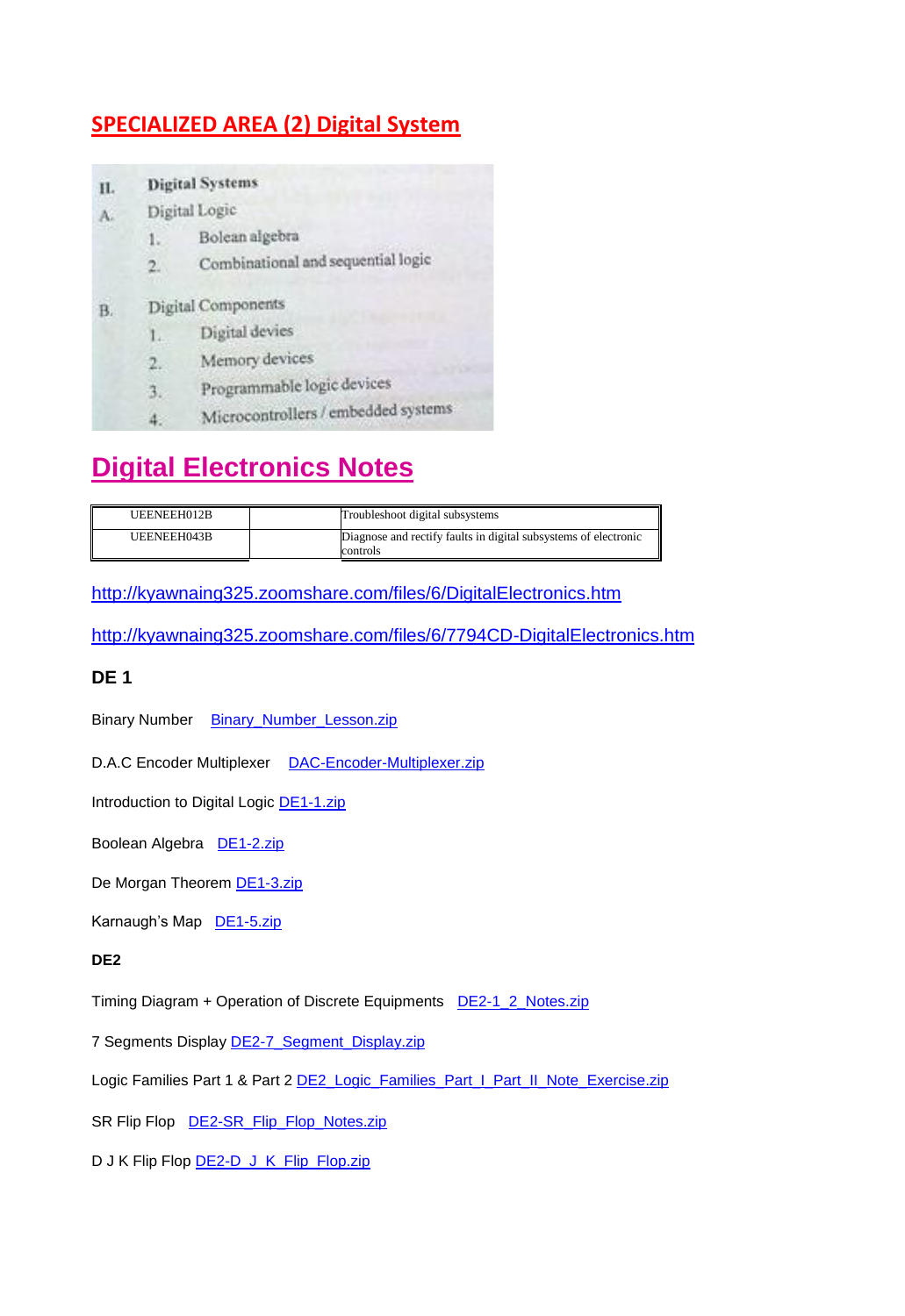- Data Transfer [DE2-Data\\_Transfer\\_Note.zip](http://kyawnaing25.zoomshare.com/files/DE/DE2-Data_Transfer_Note.zip)
- Encoder **DE2-Encoder** Lesson.zip
- Logic Level **[DE2-Logic\\_Level\\_Note\\_Exercise.zip](http://kyawnaing25.zoomshare.com/files/DE/DE2-Logic_Level_Note_Exercise.zip)**
- Logic Level + Totem Pole **DE2-Logic\_Level\_TotemPole\_Note\_Exercise.zip**
- Multiplexer [DE2-Multiplexer\\_Lesson.zip](http://kyawnaing25.zoomshare.com/files/DE/DE2-Multiplexer_Lesson.zip)
- Schmitt Trigger [DE2-Schmitt\\_Trigger\\_Device\\_Exercise.zip](http://kyawnaing25.zoomshare.com/files/DE/DE2-Schmitt_Trigger_Device_Exercise.zip)
- Shift Register **DE2-Shift\_Register.zip**
- ESD **ESD** Review Questions.zip
- Digital Logic Simplification Digital Logic\_Simplification.zip
- SR & D Latches **[SRandDLatches.mht](http://kyawnaing325.zoomshare.com/files/6/SRandDLatches.mht)**
- Simple Sequential **[SimpleSequentialCircuit.mht](http://kyawnaing325.zoomshare.com/files/6/SimpleSequentialCircuit.mht)**
- Demorgan **[DeMorganTheorm\\_0.mht](http://kyawnaing325.zoomshare.com/files/6/DeMorganTheorm_0.mht)**
- Sequential State Diagram **[SequentialCircuitStateDiagram.mht](http://kyawnaing325.zoomshare.com/files/6/SequentialCircuitStateDiagram.mht)**
- De Morgan Theorem **[DeMorganTheorm.mht](http://kyawnaing325.zoomshare.com/files/6/DeMorganTheorm.mht)**
- D & JK Flip Flop **[DandJKFlipFlops\\_0.mht](http://kyawnaing325.zoomshare.com/files/6/DandJKFlipFlops_0.mht)**
- Basic Logic Gates **[BasicLogicGates.mht](http://kyawnaing325.zoomshare.com/files/6/BasicLogicGates.mht)**
- Digital Electronics **[DE.zip](http://kyawnaing325.zoomshare.com/files/6/DE.zip) [DE1.zip](http://kyawnaing325.zoomshare.com/files/6/DE1.zip) [DE2Notes.zip](http://kyawnaing325.zoomshare.com/files/6/DE2Notes.zip)**

[Digital\\_logic\\_Simplification.zip](http://kyawnaing325.zoomshare.com/files/6/Digital_logic_Simplification.zip)

#### **IC Reference**

- [Digital\\_IC\\_Ref\\_1-Part\\_1.zip](http://kyawnaing25.zoomshare.com/files/DE/Digital_IC_Ref_1-Part_1.zip)
- [Digital\\_IC\\_Ref\\_1-Part\\_2\\_0.zip](http://kyawnaing25.zoomshare.com/files/DE/Digital_IC_Ref_1-Part_2_0.zip)
- [Digital\\_IC\\_Reference\\_2-Part\\_1.zip](http://kyawnaing25.zoomshare.com/files/DE/Digital_IC_Reference_2-Part_1.zip)
- [Digital\\_IC\\_Reference\\_2-Part\\_2.zip](http://kyawnaing25.zoomshare.com/files/DE/Digital_IC_Reference_2-Part_2.zip)

#### **Digital Electronics Exercises**

#### **DE1 Exercise**

[DE1-1\\_Review\\_Question.zip](http://kyawnaing325.zoomshare.com/files/6/DE1-1_Review_Question.zip)

[DE1-2Review\\_Questions.zip](http://kyawnaing325.zoomshare.com/files/6/DE1-2Review_Questions.zip)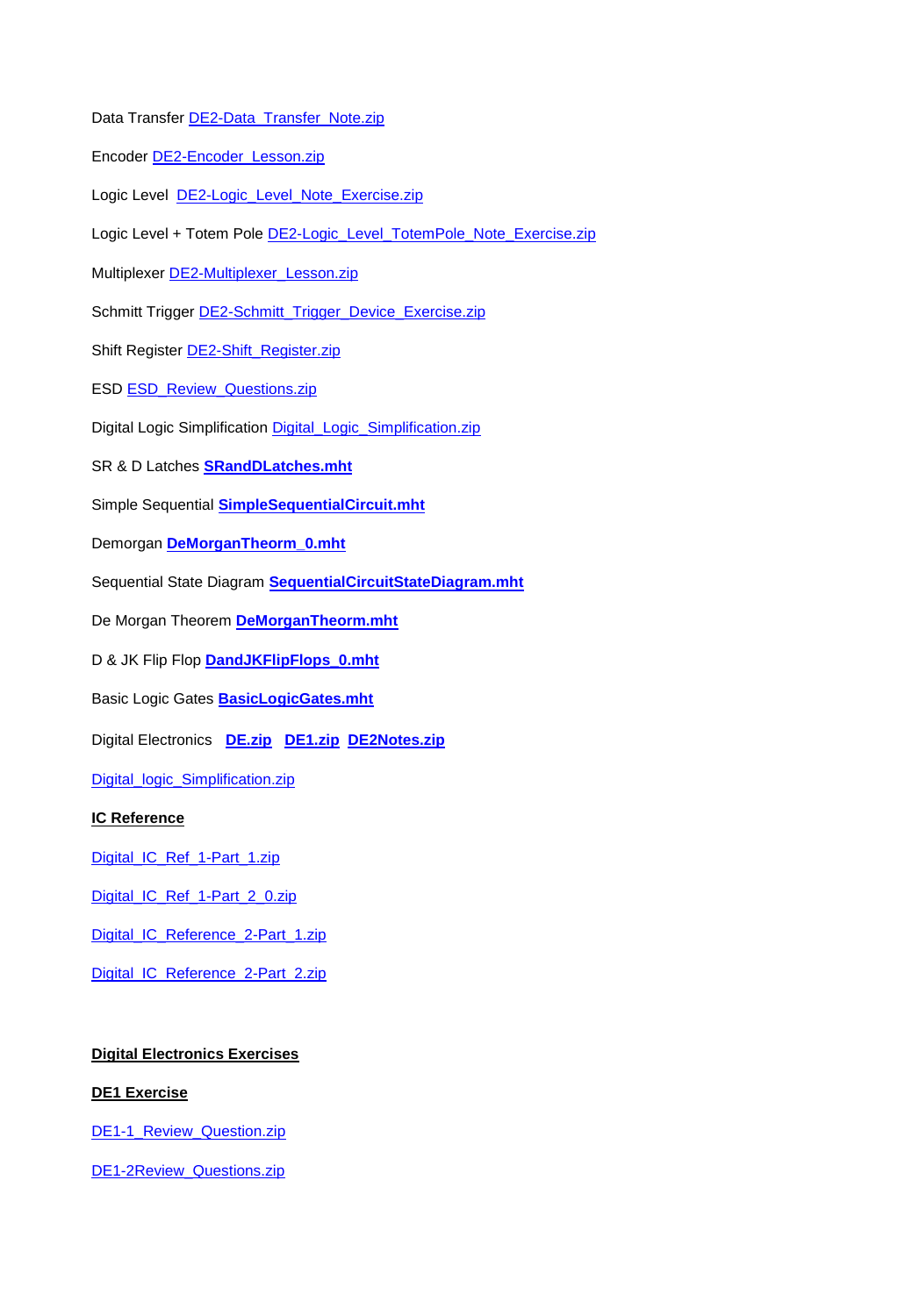[DE1-3\\_Review\\_Question.zip](http://kyawnaing325.zoomshare.com/files/6/DE1-3_Review_Question.zip)

DE1-4 Review Question.zip

[ESD\\_Review\\_Questions.zip](http://kyawnaing25.zoomshare.com/files/DE/ESD_Review_Questions.zip)

Digital Logic Simplification.zip

#### **DE2 Exercise**

[DE2-7\\_Segment\\_Display\\_Review\\_Q.zip](http://kyawnaing325.zoomshare.com/files/6/DE2-7_Segment_Display_Review_Q.zip)

[DE2\\_Shift\\_Register\\_Exercise.zip](http://kyawnaing325.zoomshare.com/files/6/DE2_Shift_Register_Exercise.zip)

[DE2-Counter\\_Exercise.zip](http://kyawnaing325.zoomshare.com/files/6/DE2-Counter_Exercise.zip)

[DE2\\_SR\\_Flip\\_Flop\\_Q.zip](http://kyawnaing325.zoomshare.com/files/6/DE2_SR_Flip_Flop_Q.zip)

[DE2-D\\_Flip\\_Flop\\_Q.zip](http://kyawnaing325.zoomshare.com/files/6/DE2-D_Flip_Flop_Q.zip)

[DE2-Data\\_Transfer\\_Q.zip](http://kyawnaing325.zoomshare.com/files/6/DE2-Data_Transfer_Q.zip)

[DE2-DecoderMultiplexer\\_Assignment.zip](http://kyawnaing325.zoomshare.com/files/6/DE2-DecoderMultiplexer_Assignment.zip)

### **Advanced References**

[BAE 408 Analogue & Digital Electronics](http://www.filefactory.com/file/1aq131r5t1c5/n/BAE_408_Electronics_zip)

[EE 405 Digital System \( 1 pt\)](http://www.filefactory.com/file/1q8hx71ryjdz/n/EE_405_digital-systems-design_pdf)

[EE 405 Digital System \( 1 pt\)](http://www.filefactory.com/file/1q8hx71ryjdz/n/EE_405_digital-systems-design_pdf)

EE 526 Digital Signal Processing (1 pt)

[EE 527 Digital Image Processing](http://www.filefactory.com/file/517425d6s5y1/n/EE_527_digital-image-processing-part-one_pdf) 1 (1 pt)

[EE 527 Digital Image Processing 2](http://www.filefactory.com/file/20s09tldifoh/n/EE_527_digital-image-processing-part-two_pdf)

# **Competency Demonstration Report Elective (2)**

Reflect your experience in the work place, write the technical report of 10 pages & submit it.

Based on the study you got from the above resources, write a professional experiences and competency report for engineering tasks in digital system in above mentioned format & submit it to the assessor.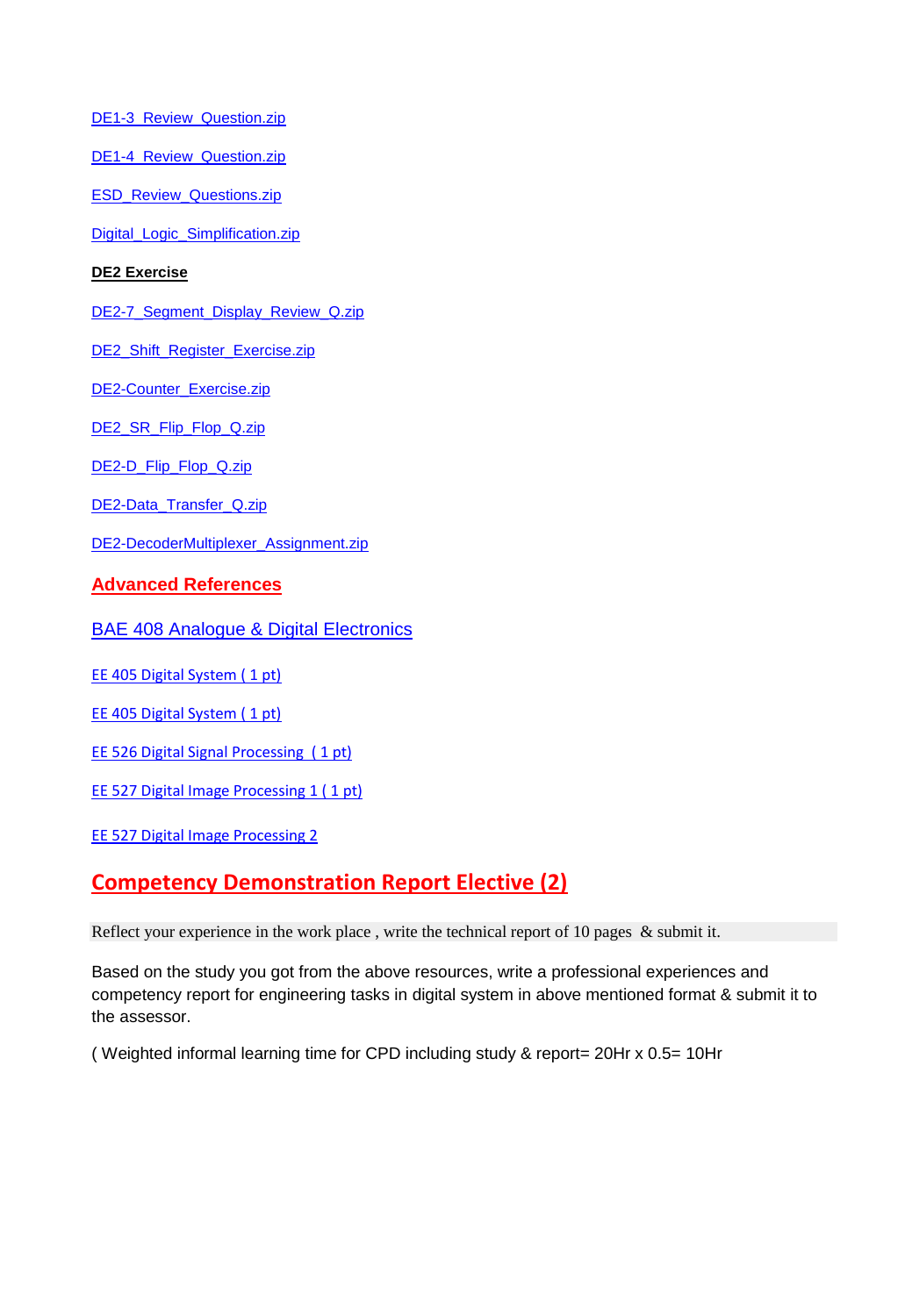# **SPECIALIZED AREA (3) Electronics**

| IV. |                | Electronics                                                  |
|-----|----------------|--------------------------------------------------------------|
| А.  |                | Electronic Circuit Theory                                    |
|     | ı.             | Small-signal and large-signal models                         |
|     | 2.             | Active networks and filters                                  |
|     | з.             | Nonlinear circuits (e.g., comparators)                       |
|     | 4,             | Simasoidal steady-state analysis                             |
|     | 5.             | Transient analysis                                           |
|     | 6.             | Power and energy calculations                                |
| В.  |                | Electronic Components and Circuits                           |
|     | $\mathbb{L}_1$ | Solid-state power devices and power electronics applications |
|     | $2 -$          | Battery characteristics and ratings                          |
|     | З.             | Power supplies                                               |
|     | 4.             | Oscillators and phase-locked loop characteristics            |
|     | 5.             | Amplifiers                                                   |
|     | 6.             | Modulators and demodulators                                  |
|     | 7.             | Diodes.                                                      |
|     | 8.             | Circuit protection and safety                                |
| 9,  |                | Transistors and applications                                 |

### H045+7761A

| JEENEEH045 |       | Develop solutions to analogue electronic problems |
|------------|-------|---------------------------------------------------|
| 7761A      | EA100 | Analogue electronics 1                            |

### [Analog1](http://powerclass.zoomshare.com/files/Analog1.zip)

### [Analog2](http://powerclass.zoomshare.com/files/Analog2.zip)

### Assessment-Test + Assignment for flexible study students

### [Electronics\\_H045\\_Tutorials](http://powerteaching.zoomshare.com/files/Electronics_H045_Tutorials.zip)

### H025

| UEENEEH025 |              | Provide solutions to single phase electronic power control<br>problems |
|------------|--------------|------------------------------------------------------------------------|
| 82737.     | <b>NE064</b> | Variable speed drives                                                  |

### [H025\\_Operational\\_Amplifier](http://powerteaching.zoomshare.com/files/H025_Operational_Amplifier.zip)

### Assessment-Test + Assignment for flexible study students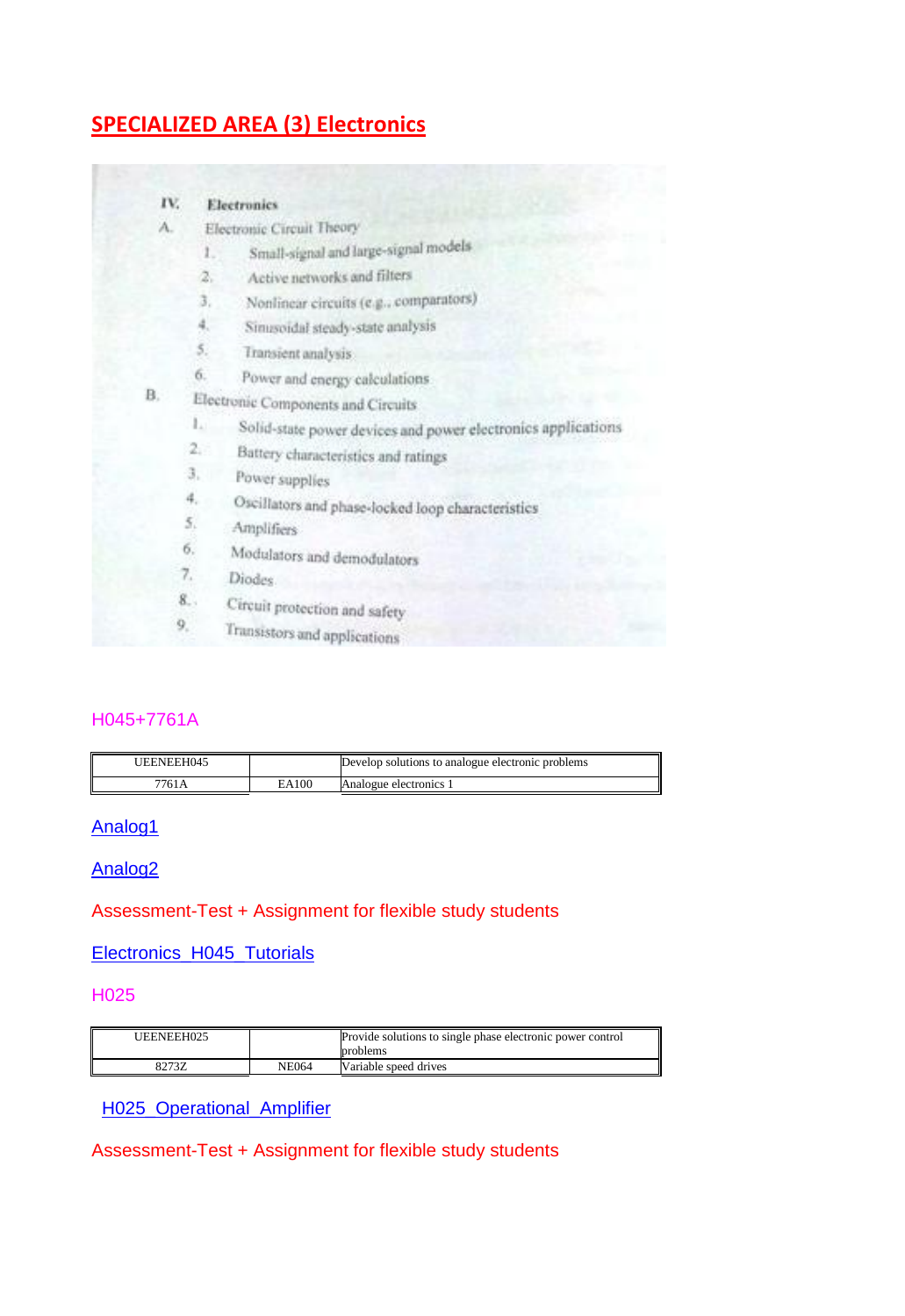### [Electronics\\_H025\\_Tutorials](http://powerteaching.zoomshare.com/files/Electronics_H025_Tutorials.zip)

### H026

| UEENEEH026 |              | Provide solutions to polyphase electronic power control<br>problems |
|------------|--------------|---------------------------------------------------------------------|
| 8273Z      | <b>NE064</b> | Variable speed drives                                               |

[H026\\_3\\_Ph\\_Power\\_Control\\_Electronics\\_1](http://powerteaching.zoomshare.com/files/H026_3_Ph_Power_Control_Electronics_1.zip)

[H026\\_3\\_Ph\\_Power\\_Control\\_Electronics\\_2](http://powerteaching.zoomshare.com/files/H026_3_Ph_Power_Control_Electronics_2.zip)

[H026\\_3\\_Ph\\_Power\\_Control\\_Electronics\\_3](http://powerteaching.zoomshare.com/files/H026_3_Ph_Power_Control_Electronics_3.zip)

[H026\\_3\\_Ph\\_Power\\_Control\\_Electronics\\_4](http://powerteaching.zoomshare.com/files/H026_3_Ph_Power_Control_Electronics_4.zip)

Assessment-Test + Assignment for flexible study students

[UEENEEH026\\_Tutorials.doc](http://powerteaching.zoomshare.com/files/UEENEEH026_Tutorials.doc)

[Stage 3 Part 2.zip](http://www.filefactory.com/file/c0ccdbc/n/Stage_3_Part_2.zip)

[http://www.filefactory.com/file/c0ccdbc/n/Stage\\_3\\_Part\\_2.zip](http://www.filefactory.com/file/c0ccdbc/n/Stage_3_Part_2.zip)

[BAE 408 Analogue & Digital Electronics](http://www.filefactory.com/file/1aq131r5t1c5/n/BAE_408_Electronics_zip)

# **Part 2 Competency units of the subject**

### **Advanced References**

[EE 403 Introduction to Electronic Engineering \( 1 pt\)](http://www.filefactory.com/file/n6bpxz7kirv/n/EE_403_introduction-to-electronic-engineering_pdf)

EE 524 Introduction to Power Electronics (1 pt)

[EE 524 Power Electronics](http://www.filefactory.com/file/3yf4gc102f6d/EE_524_Power_Electronics.pdf)

[EE 524 Applied Electronics](http://www.filefactory.com/file/6tzua7t5b3a1/EE_524-Applied_Electronics.pdf)

# **Competency Demonstration Report Elective (3)**

Reflect your experience in the work place, write the technical report of 10 pages & submit it.

Based on the study you got from the above resources, write a professional experiences and competency report for engineering tasks in electronics in above mentioned format & submit it to the assessor.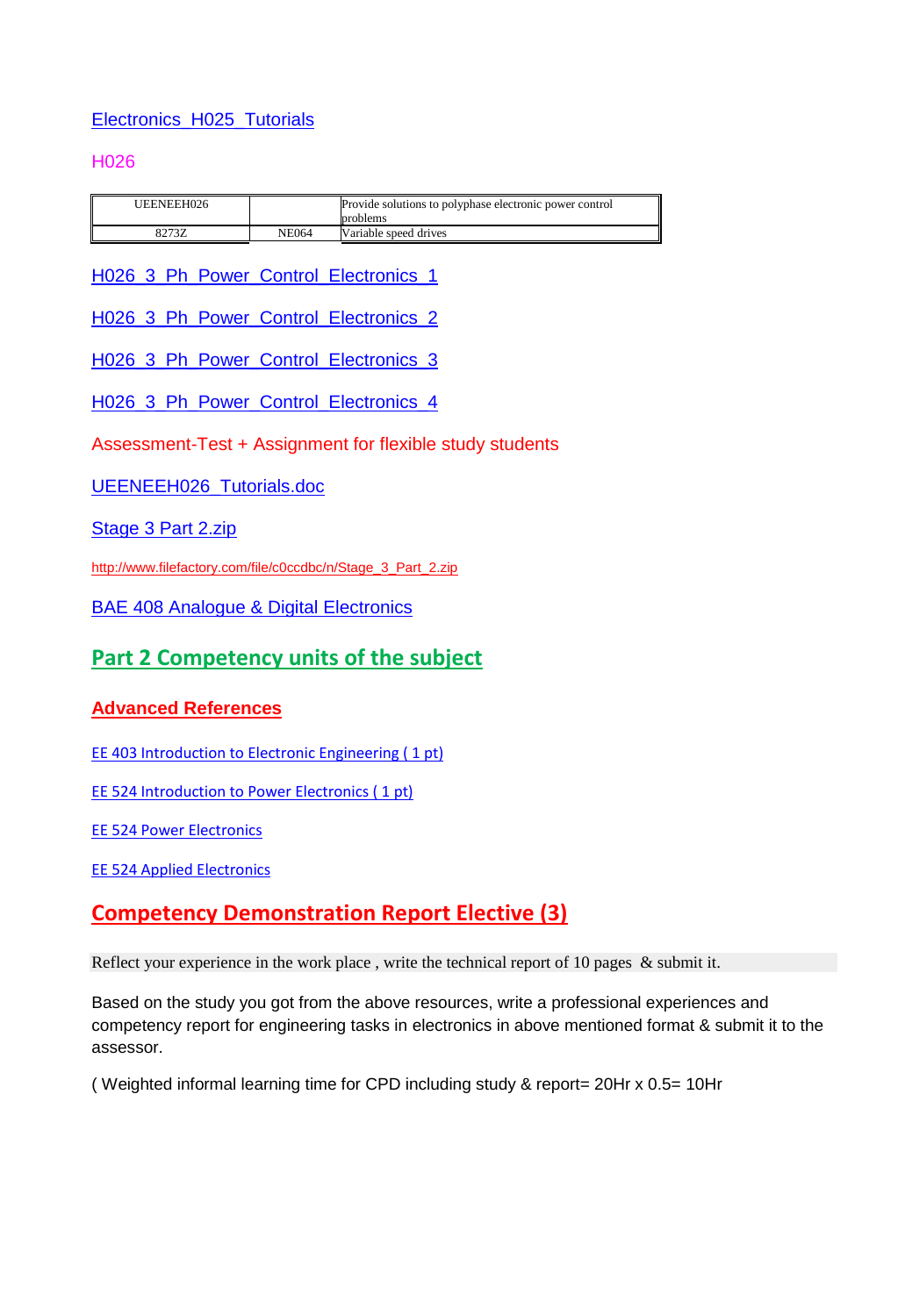# **SPECIALIZED AREA (4) Control system**

V. **Control System Fundamentals** A. Block diagrams **B.** Characterístic equations Frequency response  $C_{\rm c}$ D. Time response Control system design and implematation (e.g., compensators, steady-state error)<br>Stability (e.g., tests, Bode plots, root locus, transport 4.1  ${\bf E}.$ F. Stability (e.g., tests, Bode plots, root locus, transport delay)

#### I006

| UEENEEI006B |       | Solve problems in process controllers, transmitters and<br>converters |
|-------------|-------|-----------------------------------------------------------------------|
| 6032A       | EA904 | Control concepts                                                      |
| 7761L       | EA190 | Electronic signals and systems                                        |

[AnalogDigitalSignalConditioning](http://powersemester1.zoomshare.com/files/AnalogDigitalSignalConditioning.zip)

[H085\\_66\\_I006\\_Note\\_1\\_Sensors](http://powersemester1.zoomshare.com/files/H085_66_I006_Note_1_Sensors_.zip) 1

[H085\\_66\\_I006\\_Note\\_2\\_Sensors\\_2](http://powersemester1.zoomshare.com/files/H085_66_I006_Note_2_Sensors_2_.zip)

[H085\\_66\\_I006\\_Note\\_3\\_Sensors\\_3](http://powersemester1.zoomshare.com/files/H085_66_I006_Note_3_Sensors_3_.zip)

[H085\\_66\\_I006\\_Note\\_4\\_Control\\_Concept1](http://powersemester1.zoomshare.com/files/H085_66_I006_Note_4_Control_Concept1_.zip)

[H085\\_66\\_I006\\_Note\\_5\\_Control\\_Concept2](http://powersemester1.zoomshare.com/files/H085_66_I006_Note_5_Control_Concept2_.zip)

[H085\\_66\\_I006\\_Note\\_6\\_Electronics\\_Signal](http://powersemester1.zoomshare.com/files/H085_66_I006_Note_6_Electronics_Signal_.zip)

[H085\\_66\\_I006\\_Note\\_8\\_Process\\_Control\\_1](http://powersemester1.zoomshare.com/files/H085_66_I006_Note_8_Process_Control_1_.zip)

[H085\\_66\\_I006\\_Note\\_9\\_Process\\_Control\\_2](http://powersemester1.zoomshare.com/files/H085_66_I006_Note_9_Process_Control_2_.zip)

[PLC\\_Textbook1](http://powersemester1.zoomshare.com/files/PLC_Textbook1.zip)

[PLC\\_Textbook2](http://powersemester1.zoomshare.com/files/PLC_Textbook2.zip)

[PLC\\_Textbook3](http://powersemester1.zoomshare.com/files/PLC_Textbook3.zip)

[PLC](http://powersemester1.zoomshare.com/files/PLC.zip)

[6487E.zip](http://powersemester1.zoomshare.com/files/6487E.zip)

PLC References

[User\\_Manuals.zip](http://powersemester1.zoomshare.com/files/User_Manuals.zip)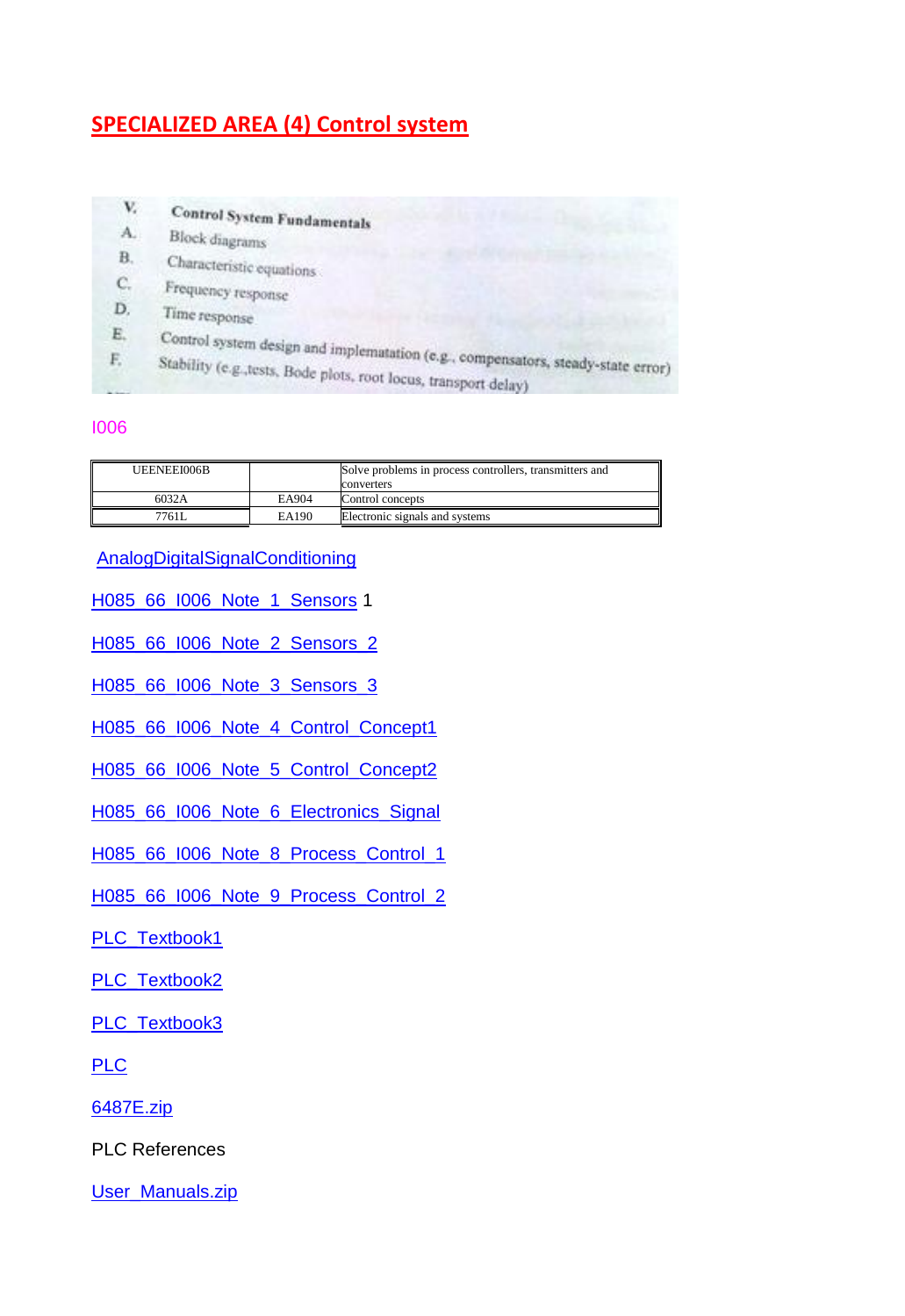### [TRILOGI5-purdue](http://powersemester1.zoomshare.com/files/TRILOGI5-purdue.zip)

[SetupTL6Edu](http://powersemester1.zoomshare.com/files/SetupTL6Edu.zip)

[Installation](http://powersemester1.zoomshare.com/files/Installation.zip)

[Installation\\_Instruction](http://powersemester1.zoomshare.com/files/Installation_Instruction.zip)

[F\\_Nano-Product\\_Sheets](http://powersemester1.zoomshare.com/files/F_Nano-Product_Sheets.zip)

### **PID (Proportional Integral Derivative) Control**

[PID.zip](http://esipowersystem4.zoomshare.com/files/PID.zip)

Assessment

[I006\\_Tutorials.zip](http://advanceddiplomastage4f.zoomshare.com/files/I006_Tutorials.zip)

| UEENEEI001B | Install and set up transducers and sensing devices |
|-------------|----------------------------------------------------|
| UEENEEI002B | Solve problems in pressure measurement systems     |
| UEENEEI004B | Solve problems in flow measurement systems         |

| JEENEEI005B | Solve problems in temperature measurement systems |
|-------------|---------------------------------------------------|

I001

[H085\\_66\\_I006\\_Note\\_1\\_Sensors](http://powersemester1.zoomshare.com/files/H085_66_I006_Note_1_Sensors_.zip) 1

[H085\\_66\\_I006\\_Note\\_2\\_Sensors\\_2](http://powersemester1.zoomshare.com/files/H085_66_I006_Note_2_Sensors_2_.zip)

[H085\\_66\\_I006\\_Note\\_3\\_Sensors\\_3](http://powersemester1.zoomshare.com/files/H085_66_I006_Note_3_Sensors_3_.zip)

I002+I004

[I002I004PressureFlowPnuematicReference.zip](http://advanceddiplomastage4c.zoomshare.com/files/I002I004PressureFlowPnuematicReference.zip)

I005

[I005TemperatureMeasurement.zip](http://advanceddiplomastage4c.zoomshare.com/files/I005TemperatureMeasurement.zip)

Process Control Practicals

[PLC\\_Application\\_Assignment.zip](http://advanceddiplomastage4d.zoomshare.com/files/PLC_Application_Assignment.zip)

[Control\\_Circuit\\_Boards.zip](http://advanceddiplomastage4d.zoomshare.com/files/Control_Circuit_Boards.zip)

[PLC\\_Hardware\\_Notes\\_1.zip](http://advanceddiplomastage4d.zoomshare.com/files/PLC_Hardware_Notes_1.zip)

[PLC\\_Hardware\\_Notes\\_2.zip](http://advanceddiplomastage4d.zoomshare.com/files/PLC_Hardware_Notes_2.zip)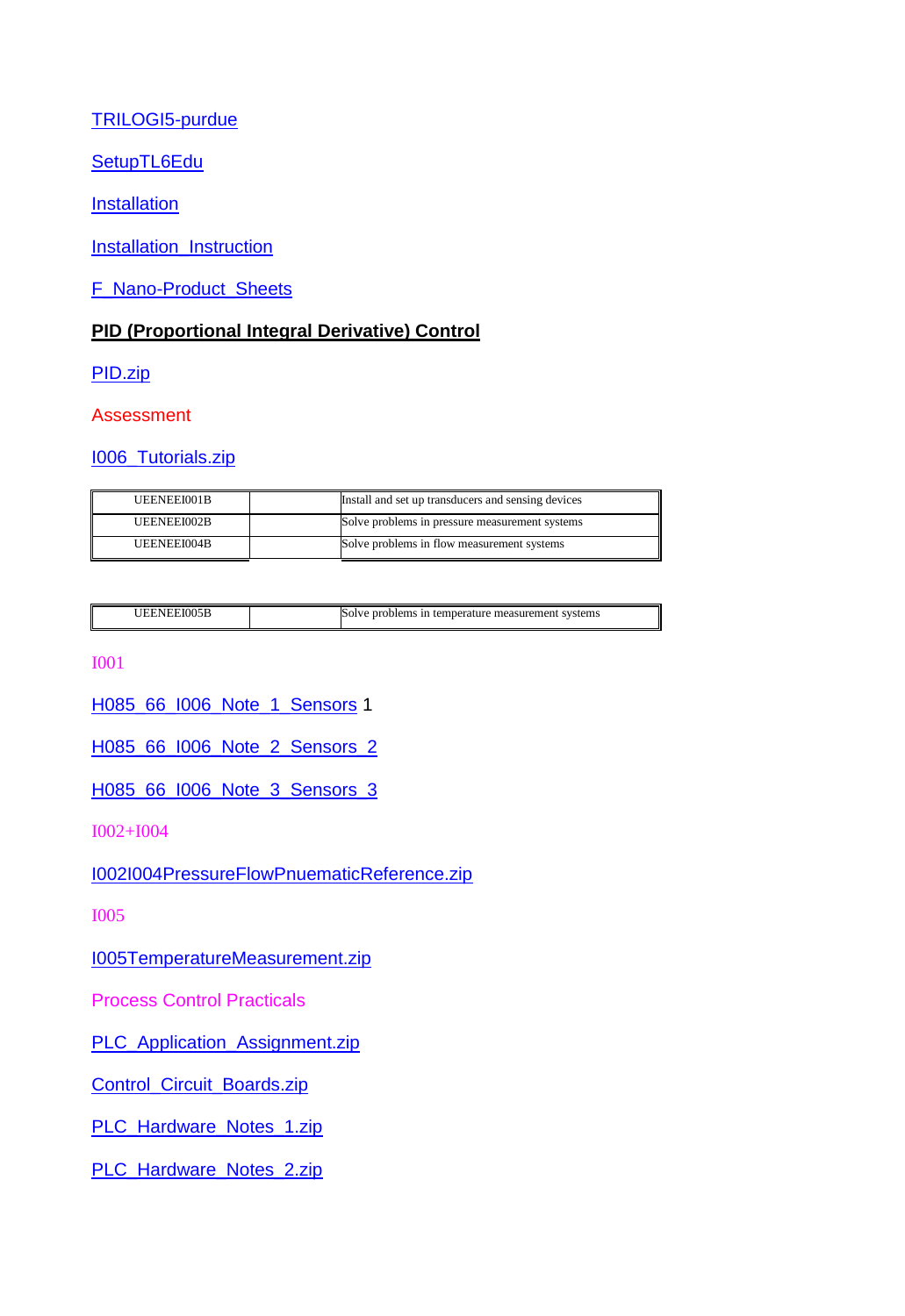- [PLC\\_Hardware\\_Notes\\_3.zip](http://advanceddiplomastage4d.zoomshare.com/files/PLC_Hardware_Notes_3.zip)
- [PLC\\_Hardware\\_Notes\\_4.zip](http://advanceddiplomastage4d.zoomshare.com/files/PLC_Hardware_Notes_4.zip)
- PLC Hardware Notes 5.zip
- [PLC\\_Hardware\\_Notes\\_6.zip](http://advanceddiplomastage4d.zoomshare.com/files/PLC_Hardware_Notes_6.zip)
- [PLC\\_Trilogy\\_Advanced\\_Programs.zip](http://advanceddiplomastage4d.zoomshare.com/files/PLC_Trilogy_Advanced_Programs.zip)
- [PLC\\_SCADA\\_Project\\_Example\\_1.zip](http://advanceddiplomastage4d.zoomshare.com/files/PLC_SCADA_Project_Example_1.zip)
- [PLC\\_SCADA\\_Project\\_Example\\_2.zip](http://advanceddiplomastage4d.zoomshare.com/files/PLC_SCADA_Project_Example_2.zip)
- [PLC\\_SCADA\\_Project\\_Example\\_3.zip](http://advanceddiplomastage4d.zoomshare.com/files/PLC_SCADA_Project_Example_3.zip)
- [Process\\_Control\\_Equipment\\_Setup\\_1.zip](http://advanceddiplomastage4d.zoomshare.com/files/Process_Control_Equipment_Setup_1.zip)
- [Process\\_Control\\_Equipment\\_Setup\\_2.zip](http://advanceddiplomastage4d.zoomshare.com/files/Process_Control_Equipment_Setup_2.zip)
- [SCADA\\_PLC\\_Project\\_1.zip](http://advanceddiplomastage4d.zoomshare.com/files/SCADA_PLC_Project_1.zip)
- [SCADA\\_PLC\\_Project\\_2.zip](http://advanceddiplomastage4d.zoomshare.com/files/SCADA_PLC_Project_2.zip)
- [SCADA\\_PLC\\_Project\\_3.zip](http://advanceddiplomastage4d.zoomshare.com/files/SCADA_PLC_Project_3.zip)
- [SCADA\\_PLC\\_Project\\_4.zip](http://advanceddiplomastage4d.zoomshare.com/files/SCADA_PLC_Project_4.zip)
- [SCADA\\_PLC\\_Project\\_5.zip](http://advanceddiplomastage4d.zoomshare.com/files/SCADA_PLC_Project_5.zip)

### **MACHINE REPAIR+PROCESS CONTROL**

- [MachineControlCkt1.zip](http://advanceddiplomastage4g.zoomshare.com/files/MachineControlCkt1.zip) [MachineControlCkt2.zip](http://advanceddiplomastage4g.zoomshare.com/files/MachineControlCkt2.zip) [MachineControlCkt3.zip](http://advanceddiplomastage4g.zoomshare.com/files/MachineControlCkt3.zip)
- [ProcessControlCkt1.zip](http://advanceddiplomastage4g.zoomshare.com/files/ProcessControlCkt1.zip) [ProcessControlCkt2.zip](http://advanceddiplomastage4g.zoomshare.com/files/ProcessControlCkt2.zip) [ProcessControlCkt3.zip](http://advanceddiplomastage4g.zoomshare.com/files/ProcessControlCkt3.zip)
- [Stage 4 Part 1A.zip](http://www.filefactory.com/file/c0cc226/n/Stage_4_Part_1A.zip)
- [http://www.filefactory.com/file/c0cc226/n/Stage\\_4\\_Part\\_1A.zip](http://www.filefactory.com/file/c0cc226/n/Stage_4_Part_1A.zip)

### **Advanced References**

- [BAE 503 Control System](http://www.filefactory.com/file/5yo6936qfu1h/n/BAE_502_Linear_System_BAE_503_Control_System_2_zip)
- [BAE 503 Control System Part 1](http://www.filefactory.com/file/em8vo79cvrb/n/BAE_502_Linear_System_BAE_503_Control_System_1_zip)

# **Part 2 Competency units of the subject**

- Linear System + Control System
- EE 601 Non Linear Control Applications (1 pt)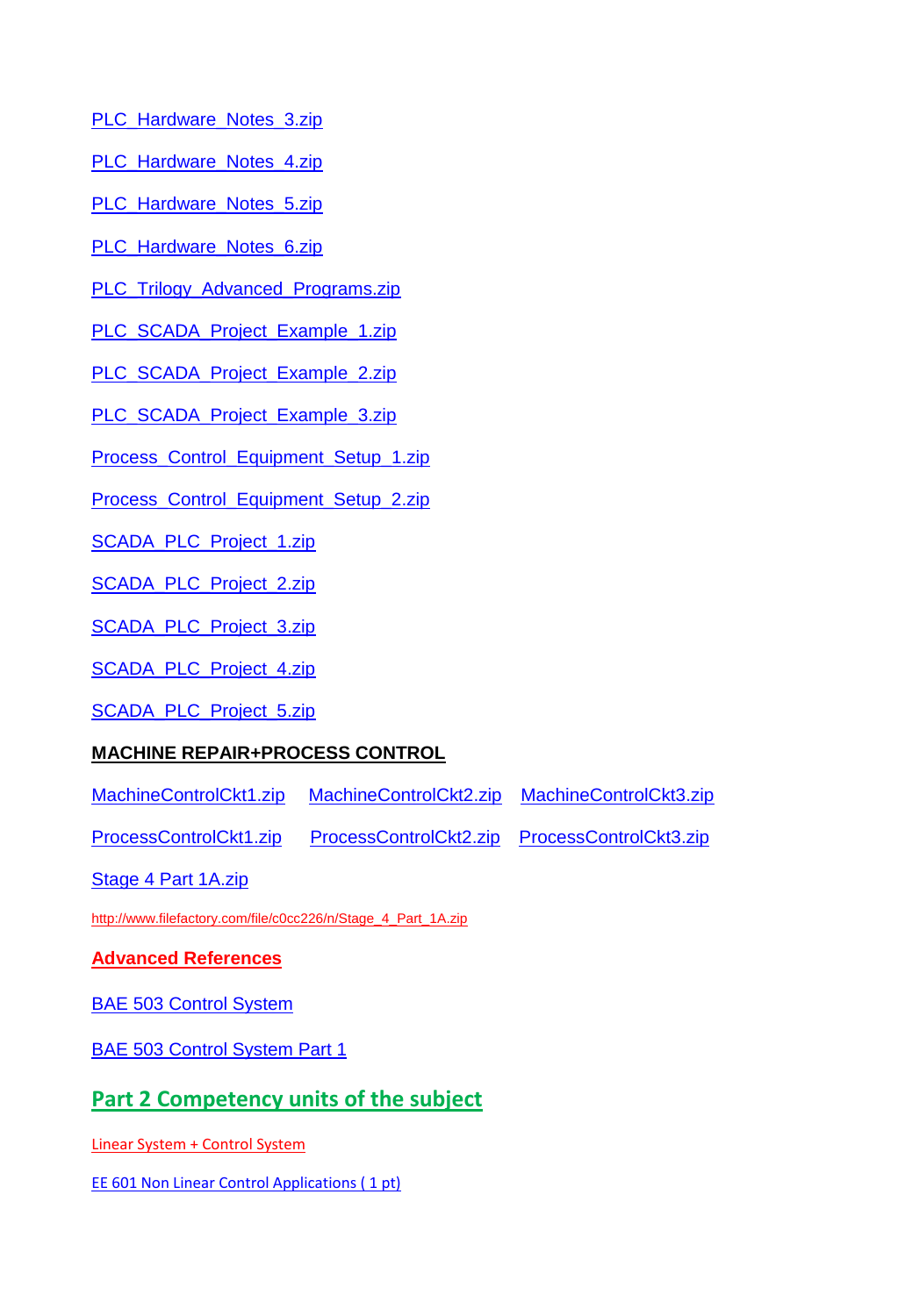EE 601 Control Engineering (1 pt)

[EE 601 Feedback and Control System](http://www.filefactory.com/file/3ddakdn79j1/n/EE_601_Feedback_and_Control_System_pdf)

[EE 601 PID\\_Control](http://www.filefactory.com/file/6g283wpn7zn1/n/EE_601_PID_Control_Implementation_and_Tuning_pdf)

[EE 601 Non Linear Control](http://www.filefactory.com/file/p26txzuvb8v/n/EE_601_Applications_of_Nonlinear_Control_pdf)

EE 624 Process Control (1 pt)

[http://www.filefactory.com/file/34ha7biln93z/EE\\_624\\_Process\\_Control.pdf](http://www.filefactory.com/file/34ha7biln93z/EE_624_Process_Control.pdf)

[ME 534 Numerical Control Part 1 \( 1 pt\)](http://www.filefactory.com/file/235vctnqqq7b/n/ME_534_Numerical_Control_Part_1_pdf)

[ME 534 Numerical Control Part 2](http://www.filefactory.com/file/2d8c1phyv6sj/ME_534_Numerical_Control_Part_2.pdf)

# **Competency Demonstration Report Elective (3)**

Reflect your experience in the work place, write the technical report of 10 pages & submit it.

Based on the study you got from the above resources, write a professional experiences and competency report for engineering tasks in control system in above mentioned format & submit it to the assessor.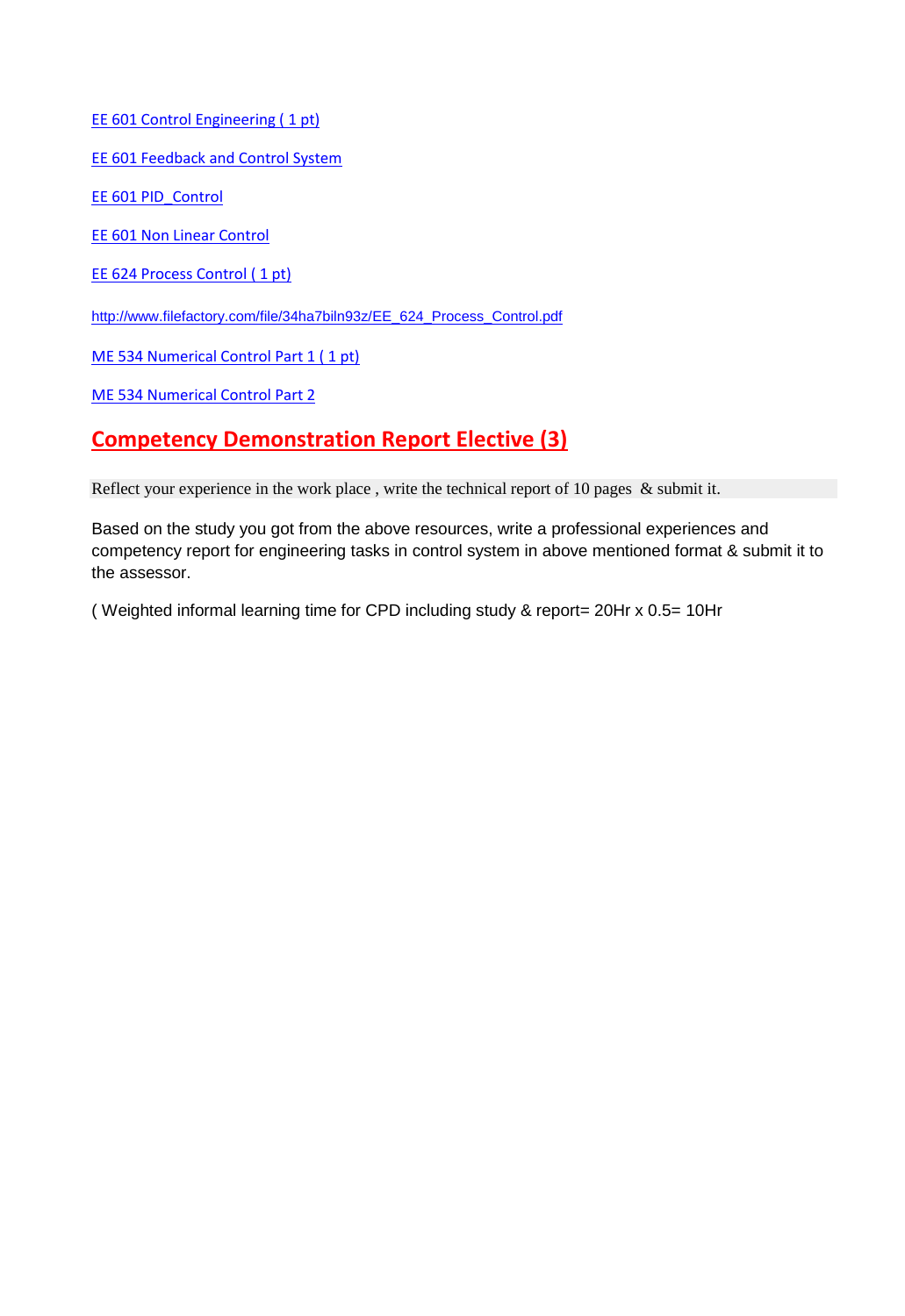# **SPECIALIZED AREA (4) Telecommunication**

#### Telecommunications

 $\mathcal{C}$ 

- Wirefine communications  $1.$
- Wireless communications  $2.$
- Optical communications 3.
- $4.$ Multiplexing
- Traffic and switching 5.

#### H046 Telecommunication

| UEENEEH046B |       | Solve fundamental problems in electronic communications |
|-------------|-------|---------------------------------------------------------|
|             |       | svstem                                                  |
| 7761 AU     | EA181 | Communication fundamentals                              |

[H046TelecomNote1.zip](http://advanceddiplomastage4f.zoomshare.com/files/H046TelecomNote1.zip)

[H046TelecomNote2.zip](http://advanceddiplomastage4f.zoomshare.com/files/H046TelecomNote2.zip)

[H046TelecomNote3.zip](http://advanceddiplomastage4f.zoomshare.com/files/H046TelecomNote3.zip)

[Stage 4 Part 16.zip](http://www.filefactory.com/file/c0cc703/n/Stage_4_Part_16.zip)

http://www.filefactory.com/file/c0cc703/n/Stage\_4\_Part\_16.zip

### **Advanced References**

### **[BAE 604 Telecommunication Engineering](http://www.filefactory.com/file/1qamvs93fcc7/n/BAE_604_Telecommunication_Engineering_zip)**

# **Part 2 Competency units of the subject**

Electronics Communications

[EE 525 Data Communication \( 1 pt\)](http://www.filefactory.com/file/1tiysukaflaf/EE_525_Data_Communication.pdf)

[EE 603 Electronics Telecommunication \( 1 pt\)](http://www.filefactory.com/file/7c81i4xtm9u3/EE_603_Electronics_Telecommunication.pdf)

# **Competency Demonstration Report Elective (4)**

Reflect your experience in the work place, write the technical report of 10 pages & submit it.

Based on the study you got from the above resources, write a professional experiences and competency report for engineering tasks in telecommunication system in above mentioned format & submit it to the assessor.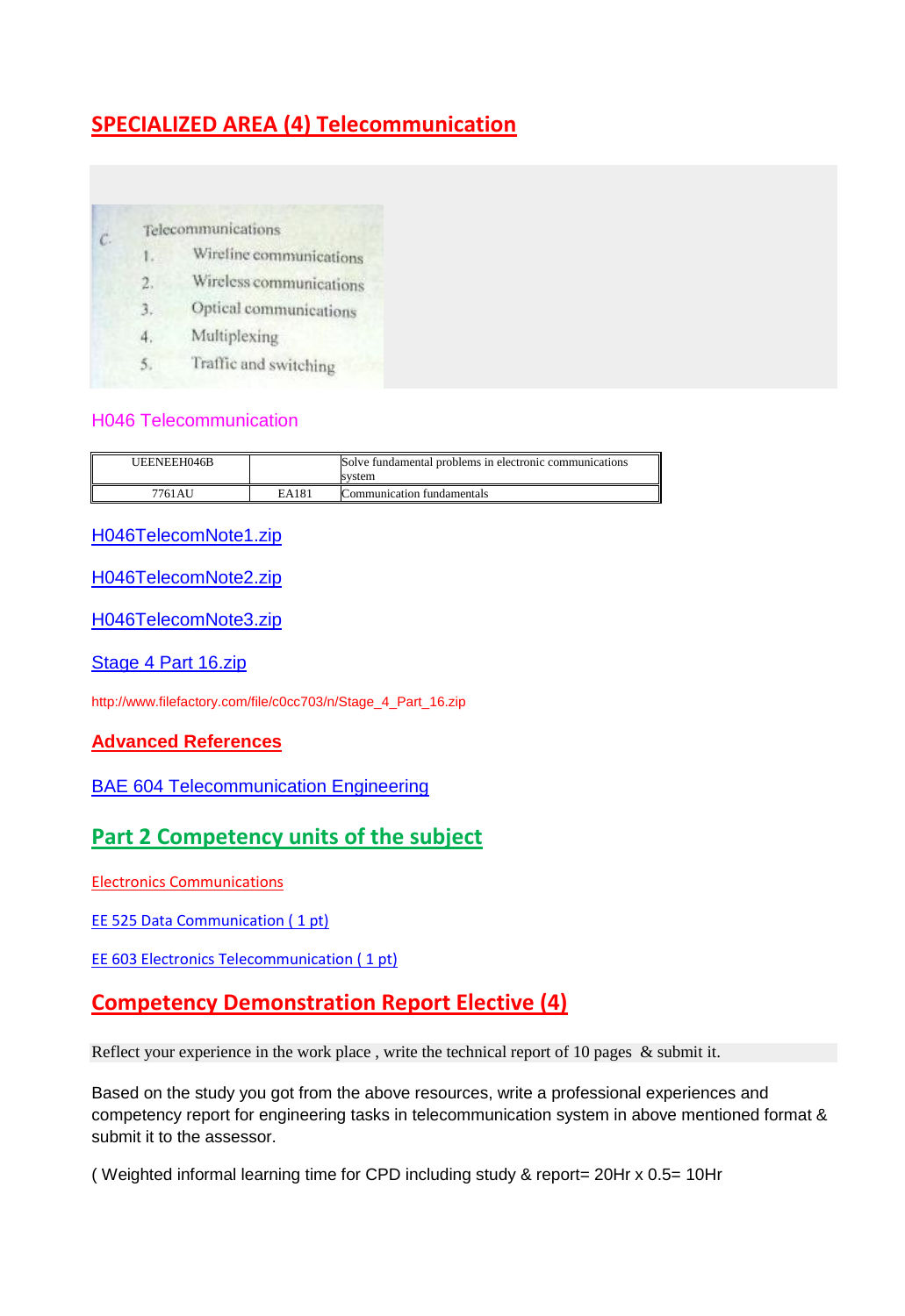# **SPECIALIZED AREA (5) computer Programming**

# **VIII.** Programming

- Overview of Computer and Computer System  $1.$
- C and C++ fundamentals  $2.$
- Branching 3.
- 4. Looping
- 5. Files
- Functions  $6.$
- Pointers, Arrays and Strings  $7.$

### **BAE 601 Computer Programming**

[C++ Programming Part 1](http://www.filefactory.com/file/7guuwgngvq5t/n/C_Programming_Part_1_zip)

[C++ Programming Part 2](http://www.filefactory.com/file/6yk1lp8qn0hz/n/C_Programming_Part_2_zip)

[C++ Programming Part 3](http://www.filefactory.com/file/9ks0avuahgz/n/C_Programming_Part_3_zip)

[C++ Programming Part 4](http://www.filefactory.com/file/4dk2kodzddjz/n/C_Programming_Part_4_zip)

[C++ Programming Part 5](http://www.filefactory.com/file/4i79ijwhkj5x/n/C_Programming_Part_5_zip)

[C++ Programming Part 6](http://www.filefactory.com/file/5lcs3kjm1czx/n/C_Programming_Part_6_zip)

### **C # Programming**

### [C # Programming](http://www.filefactory.com/file/11glualezni1/n/C_Programming_zip)

C++ & Java Programming Course

[Speed\\_C\\_Programming.zip](http://advanceddiplomastage4a.zoomshare.com/files/Speed_C_Programming.zip)

[Turbo\\_C.zip](http://advanceddiplomastage4a.zoomshare.com/files/Turbo_C.zip)

[C\\_Programming\\_1.zip](http://advanceddiplomastage4a.zoomshare.com/files/C_Programming_1.zip)

[C\\_Programming\\_2.zip](http://advanceddiplomastage4a.zoomshare.com/files/C_Programming_2.zip)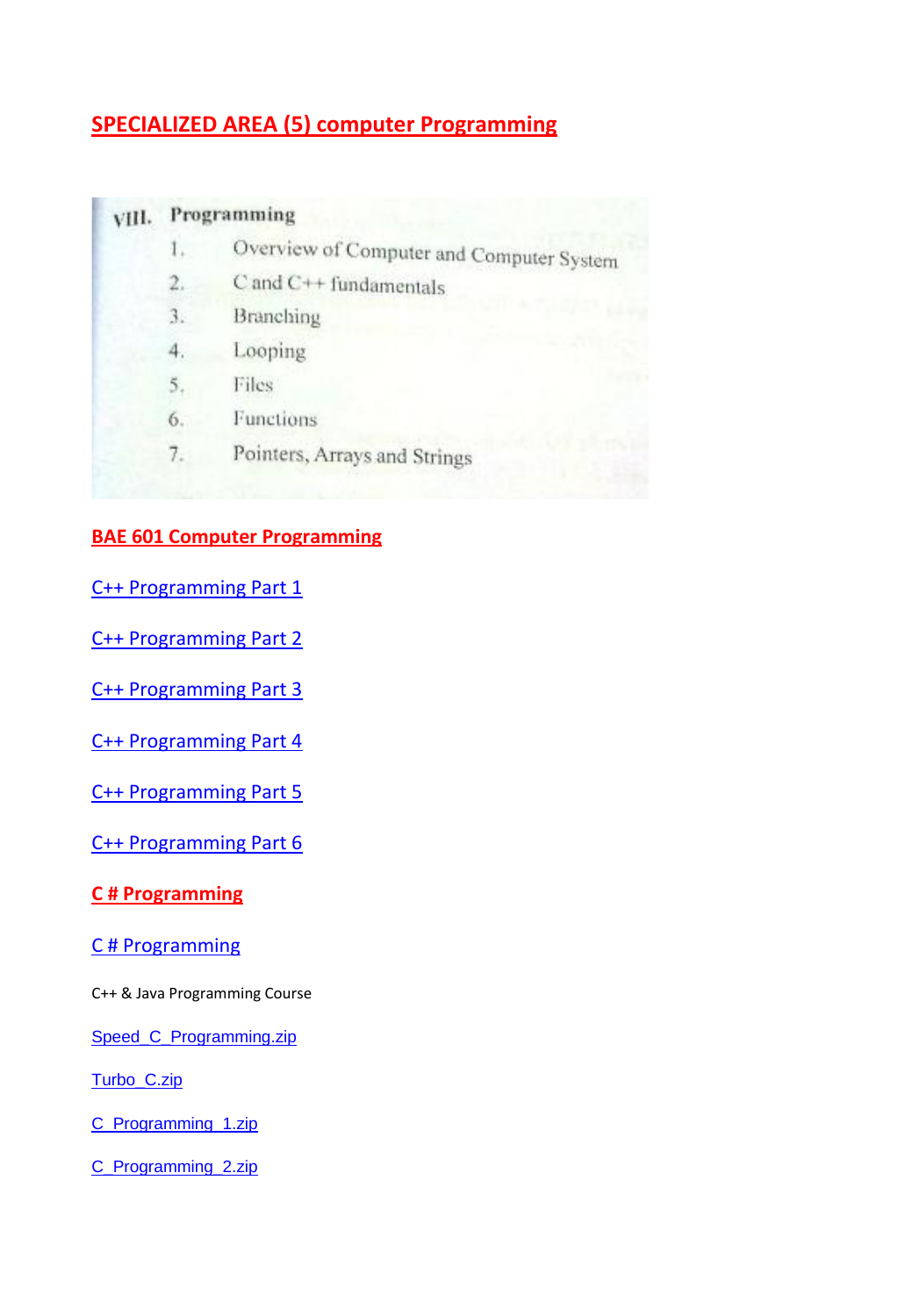[C\\_Programming\\_3.zip](http://advanceddiplomastage4a.zoomshare.com/files/C_Programming_3.zip)

[C\\_Programming\\_4.zip](http://advanceddiplomastage4a.zoomshare.com/files/C_Programming_4.zip)

[C\\_Programming\\_5.zip](http://advanceddiplomastage4a.zoomshare.com/files/C_Programming_5.zip)

[C\\_Programming\\_6.zip](http://advanceddiplomastage4a.zoomshare.com/files/C_Programming_6.zip)

[C\\_Programming\\_7.zip](http://advanceddiplomastage4a.zoomshare.com/files/C_Programming_7.zip)

[C\\_Programming\\_8.zip](http://advanceddiplomastage4a.zoomshare.com/files/C_Programming_8.zip)

# **Part 2 Competency units of the subject**

#### **IT + Programming 1**

IT 401 Object Oriented Programming (1 pt)

IT 402 Structured Programming (1 pt)

IT 403 Visual Basic Programming (1 pt)

# **Competency Demonstration Report Elective (5)**

Reflect your experience in the work place, write the technical report of 10 pages & submit it.

Based on the study you got from the above resources, write a professional experiences and competency report for engineering tasks in computer programming in above mentioned format & submit it to the assessor.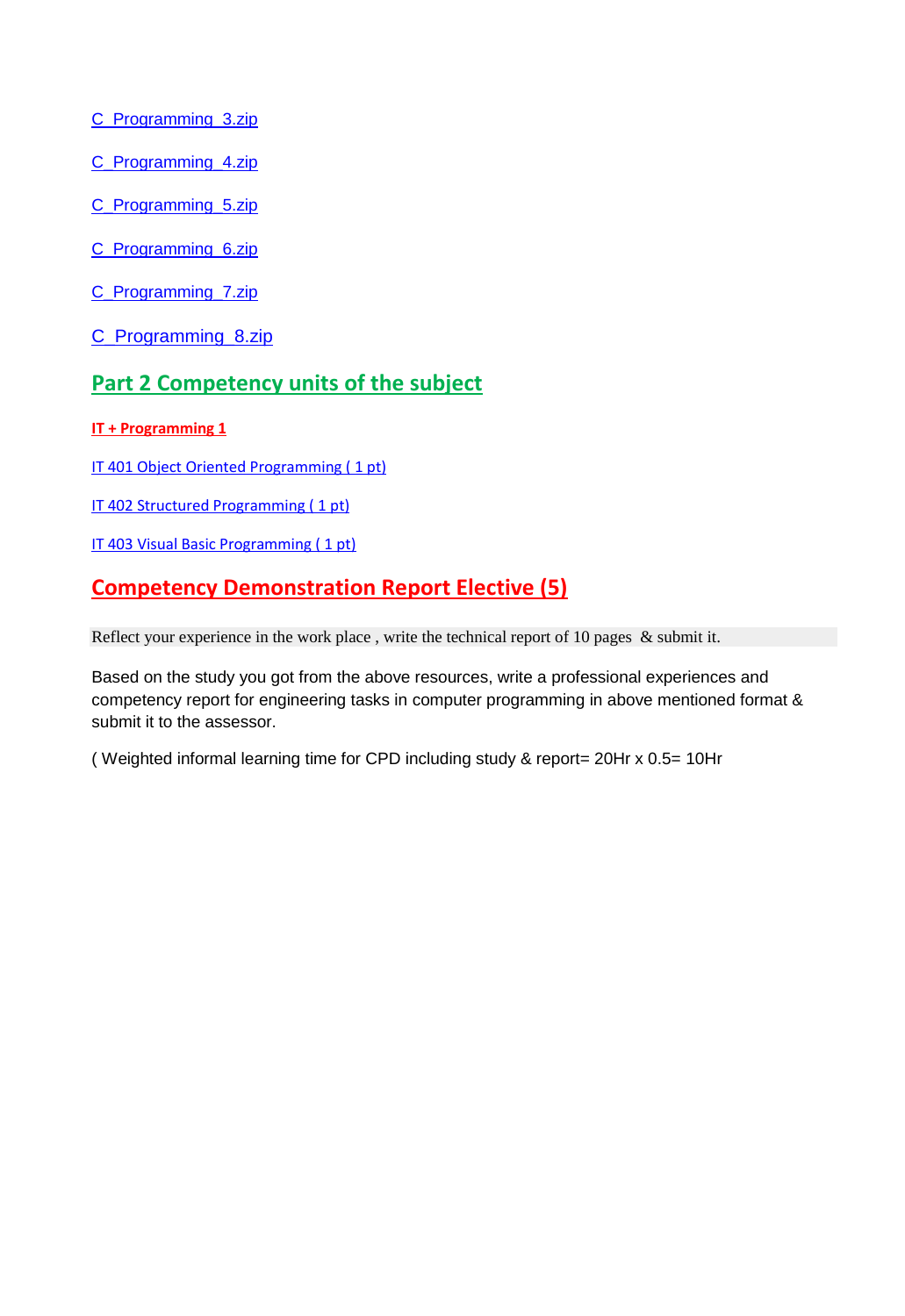# **SPECIALIZED AREA (6) Microprocessor System**

#### IX. **Microprocessor System**

- Introduction to Microprocessor System 1.
- Architecture of the 8088/8086 Microprocessor  $2.$
- Addressing Modes 3.
- Assembly Language Programming 4.
- The architecture of Intel microprocessor families 5.

#### **Computer Archintecture and Engineering** X.

- Classic components of a computer Ι.
- **Measuring Performance**  $2.$
- Major factors for performance of a computer  $3.$
- MIPS assembly Language Programming 4.

### Computer Programming



UEENEED009B Develop, enter and verify programs for industrial control systems using high level instruction

[Microprocessor\\_Notes\\_upload.zip](http://advanceddiplomastage4a.zoomshare.com/files/Microprocessor_Notes_upload.zip)

[Microprocessor\\_Textbook\\_to\\_upload.zip](http://advanceddiplomastage4a.zoomshare.com/files/Microprocessor_Textbook_to_upload.zip)

[Microprocessor\\_References\\_to\\_upload.zip](http://advanceddiplomastage4a.zoomshare.com/files/Microprocessor_References_to_upload.zip)

[Speed\\_C\\_Programming.zip](http://advanceddiplomastage4a.zoomshare.com/files/Speed_C_Programming.zip)

[Turbo\\_C.zip](http://advanceddiplomastage4a.zoomshare.com/files/Turbo_C.zip)

[C\\_Programming\\_1.zip](http://advanceddiplomastage4a.zoomshare.com/files/C_Programming_1.zip)

[C\\_Programming\\_2.zip](http://advanceddiplomastage4a.zoomshare.com/files/C_Programming_2.zip)

[C\\_Programming\\_3.zip](http://advanceddiplomastage4a.zoomshare.com/files/C_Programming_3.zip)